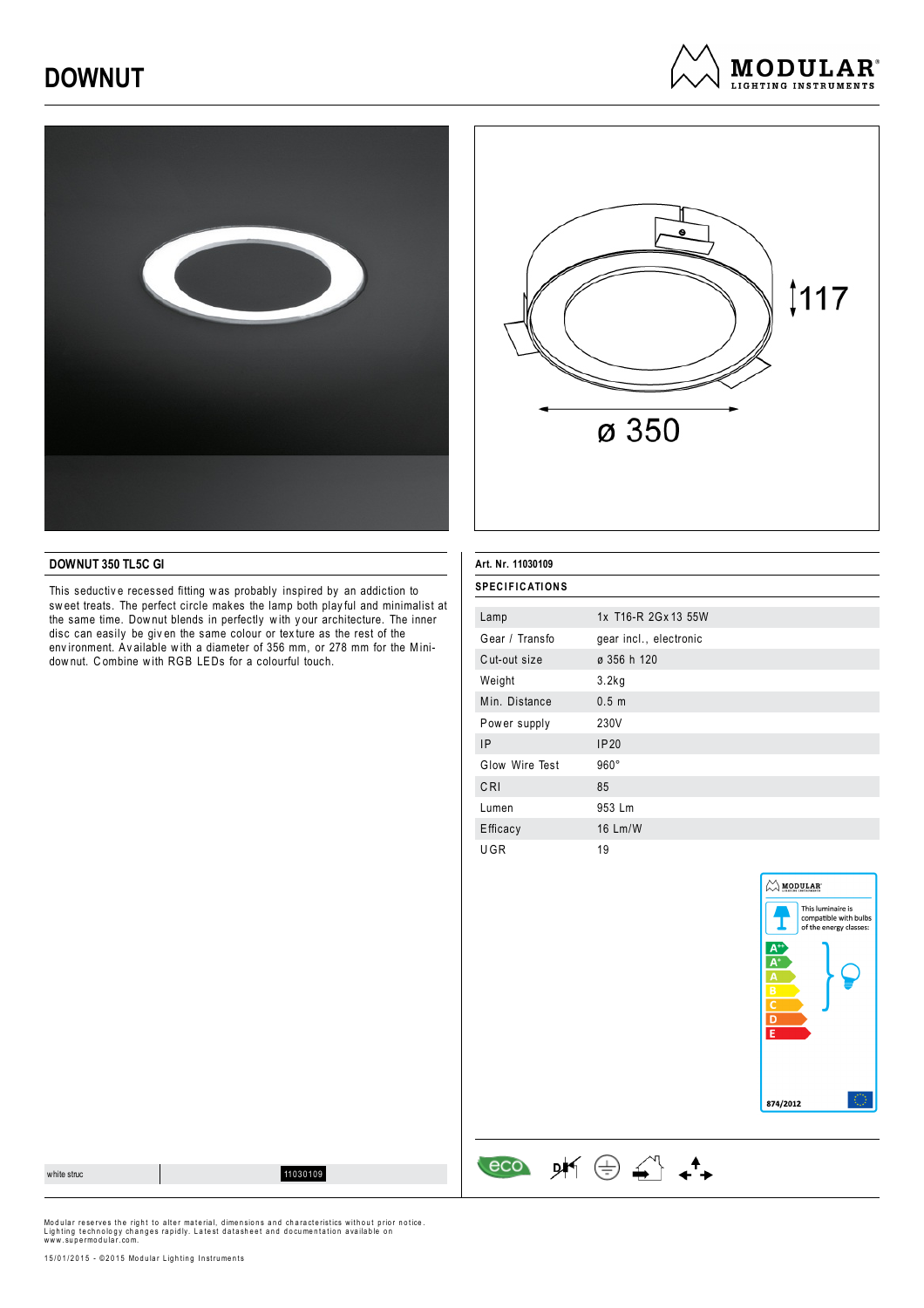# **DOWNUT**







#### **DOWNUT FLANGE 292 LED GE**

This seductive recessed fitting was probably inspired by an addiction to sw eet treats. The perfect circle makes the lamp both play ful and minimalist at the same time. Dow nut blends in perfectly w ith y our architecture. The inner disc can easily be giv en the same colour or tex ture as the rest of the env ironment. Av ailable w ith a diameter of 356 mm, or 278 mm for the Minidow nut. C ombine w ith RGB LEDs for a colourful touch.

| Art. Nr. 11038209<br><b>SPECIFICATIONS</b> |                                                   |  |
|--------------------------------------------|---------------------------------------------------|--|
|                                            |                                                   |  |
| Gear / Transfo                             | LED gear not incl.                                |  |
| Cut-out size                               | ø 278 h 85                                        |  |
| Weight                                     | 1.5kg                                             |  |
| Min. Distance                              | 0.1 m                                             |  |
| Power supply                               | 12V                                               |  |
| <b>IP</b>                                  | IP20                                              |  |
| Glow Wire Test                             | $960^\circ$                                       |  |
| Remark                                     | ! can be used with 'to be touched' control system |  |

 $\circ \circ$  DI  $\circ \circ$   $\circ$ 

ŒD



|             | <b>RGB</b><br>$/$ CRI + |
|-------------|-------------------------|
| white struc | 11038209                |

Modular reserves the right to alter material, dimensions and characteristics without prior notice.<br>Lighting technology changes rapidly. Latest datasheet and documentation available on<br>www.supermodular.com.